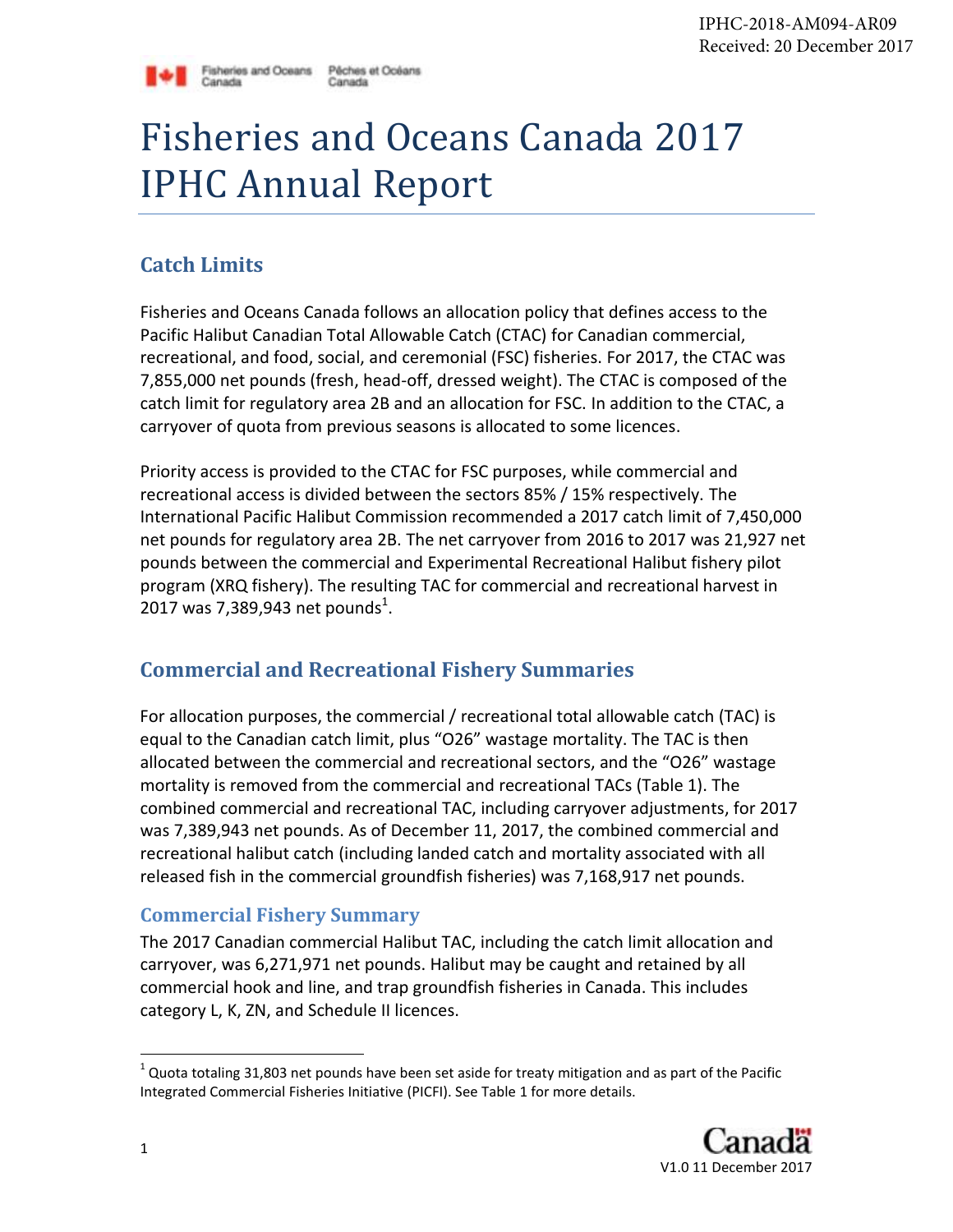

In 2017 the Canadian commercial Halibut catch totalled 6,025,226 net pounds (Table 2). This catch, reported by all hook and line/trap groundfish fisheries in area 2B, includes both landed and released at-sea mortality. Given that non-halibut groundfish fisheries continue throughout the Halibut winter closure, additional released at-sea mortality will continue to be attributed to the 2017 Halibut catch until February 20, 2018, after which released at-sea mortality will be attributed to the 2018 TAC. As such the 2017 commercial catch is current as of December 11, 2017.

#### **Commercial Integrated Management Plan**

First introduced as a pilot program in 2006, the Commercial Groundfish Integration Program (CGIP) was made permanent in January 2010 to manage groundfish fisheries, including Pacific Halibut, in British Columbia. The objectives of the CGIP are to improve and maintain groundfish harvest sustainability and management through improved catch monitoring and catch accountability. The CGIP implemented individual vessel accountability for all catch, both retained and released, via individual transferable quotas which may be reallocated between licences and fisheries to cover non-directed catch. In addition these management tools are supported by 100% at-sea monitoring and 100% dockside monitoring for all groundfish vessels.

Notable management changes for the 2017 season include the ongoing rebuilding measures for Yelloweye Rockfish and Bocaccio in all commercial groundfish fisheries.

The 2018/2019 commercial groundfish fishing season will commence February 21, 2018, at which time the renewed Groundfish Integrated Fisheries Management Plan (IFMP) will be available. All commercial groundfish management measures are detailed in the IFMP, which can be requested once available at[: http://www.pac.dfo-mpo.gc.ca/fm](http://www.pac.dfo-mpo.gc.ca/fm-gp/ifmp-eng.html#Groundfish)[gp/ifmp-eng.html#Groundfish](http://www.pac.dfo-mpo.gc.ca/fm-gp/ifmp-eng.html#Groundfish)

#### **Recreational Fishery Summary**

There are two opportunities for recreational halibut fishing in area 2B, the recreational fishery, and the Experimental Recreational Halibut fishery pilot program (XRQ fishery). The 2017 recreational Halibut TAC was 1,118,029 net pounds. The XRQ fishery has acquired 11,287 net pounds, resulting in a combined recreational and XRQ fishery TAC of 1,129,316 net pounds as of December 11, 2017 (Table 3). The estimated 2017 Canadian recreational Halibut catch totalled 1,143,691 net pounds, including 5,824 net pounds of catch in the XRQ fishery. The estimation methods of the recreational catch are outlined in *2017 Canadian Recreational Fishery Halibut Catch Report*.

Management measures for the 2017 recreational fishery are summarised in the Area 2B Recreational Fishery Halibut Catch Report.

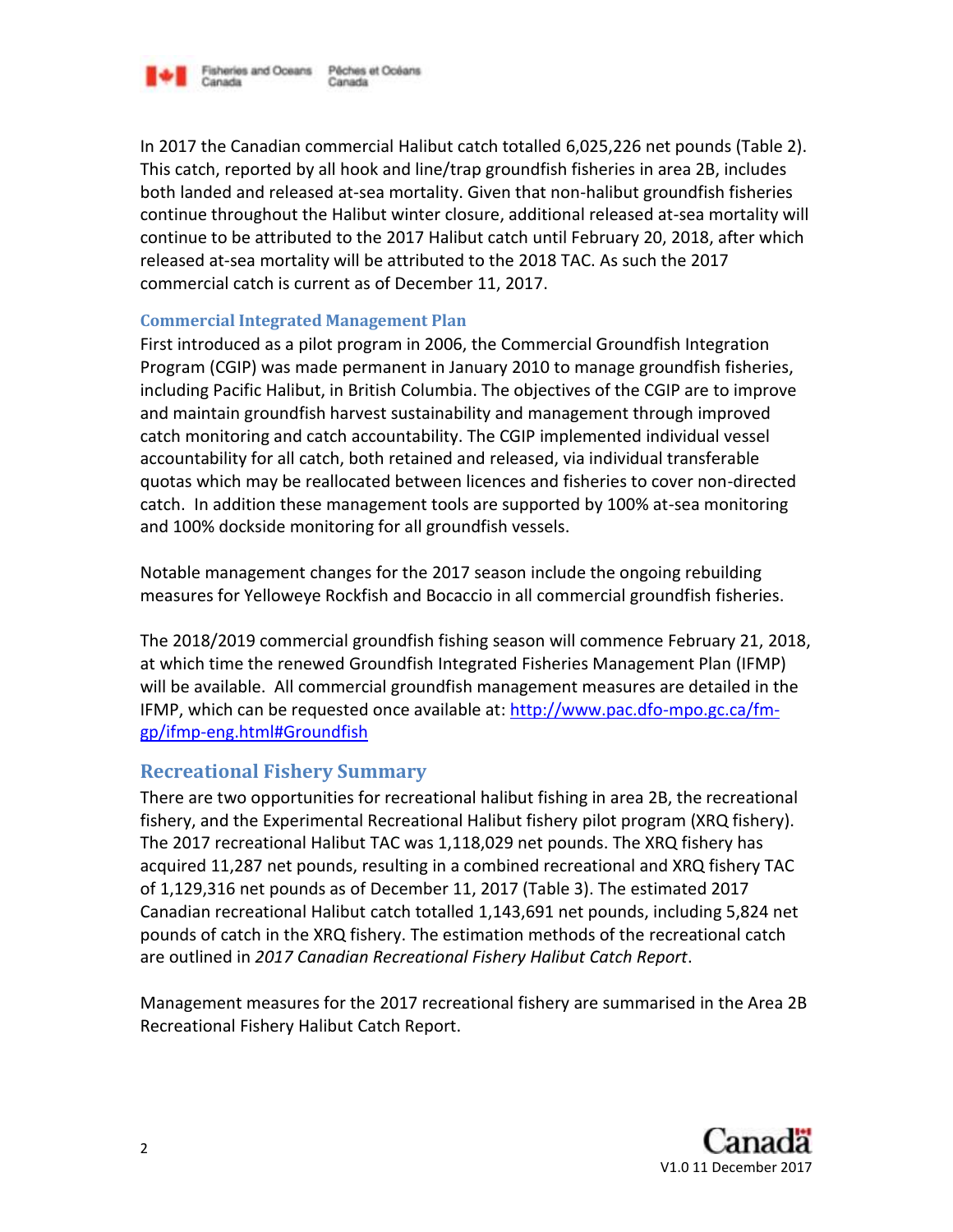

Fisheries and Oceans Péches et Océans Canada Canada

### **Halibut Experimental Recreational Fishery Pilot Program**

The Experimental Recreational Halibut fishery pilot program allows individual anglers as well as guides, charters, lodges, marinas and other fishing experience providers to lease Halibut quota and subsequently retain Halibut that is in excess of the regular recreational fisheries daily and possession limits, and maximum size limits. An XRQ licence holder is permitted to fish for and retain Halibut from April 1 – December 31, even if the traditional recreational fishery is closed prior to December 31. Participants in the XRQ fishery must complete logbooks and submit them electronically within seven days of retaining a Halibut.

The XRQ fishery has operated as a pilot program since 2011, and was continued for a seventh season in 2017. A regulatory process is underway to create a category of annual sport fishing licence in s.17 of the *British Columbia Sport Fishing Regulations, 1996*. Public consultations about the regulatory changed were held throughout 2012/2013, and a Regulatory Impact Assessment Statement that summarizes feedback from the public meetings on the experimental licence and regulatory change has been presented to the Minister. A regulatory intent document will be presented for additional public comment prior to the proposed regulatory changes being posted in Canada Gazette 1.

The 2017 XRQ fishery has reallocated 7,455 net pounds of quota (as of December 11, 2017) from the commercial groundfish fisheries, and has carried over 3,832 net pounds of uncaught quota from the 2016 season (Table 3). Reallocations into and out of the XRQ fishery are permitted until January 31, 2018. Any uncaught quota may be reallocated back to the commercial fishery or it may be carried over into the 2018 XRQ fishery (the greater of the 200 net pounds or 10% of the total quota on the licence).

Additional details about the XRQ program are available online: [http://www.pac.dfo](http://www.pac.dfo-mpo.gc.ca/fm-gp/commercial/ground-fond/index-eng.html)[mpo.gc.ca/fm-gp/commercial/ground-fond/index-eng.html](http://www.pac.dfo-mpo.gc.ca/fm-gp/commercial/ground-fond/index-eng.html)

# **Canadian Aquaculture Research**

There were no halibut aquaculture research or production activities in area 2B for 2017.

# **Food, Social and Ceremonial and Treaty Fishery**

The estimated Food, Social, and Ceremonial (FSC) halibut catch in area 2B is 405,000 pounds. Since 2009, new conditions have been applied to commercial Halibut licences and many communal halibut permits, to improve catch reporting of FSC caught fish on commercial trips. Of the total FSC halibut caught in 2017, approximately 51,602 net pounds were caught in conjunction with commercial fishing trips and were subject to all commercial monitoring requirements, including 100% at-sea and 100% dockside monitoring. In addition, First Nations engaging in fishing only for FSC used tools such as

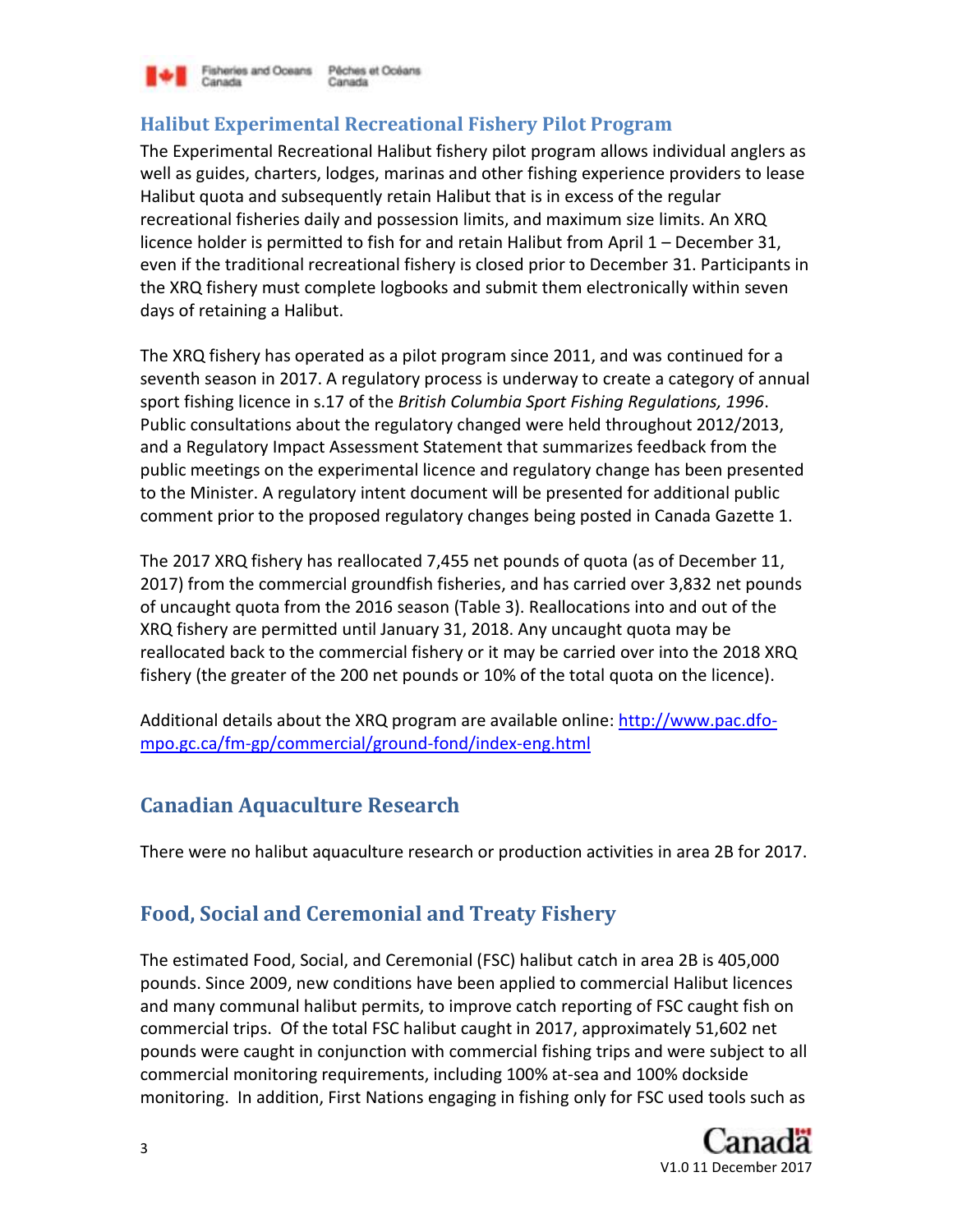

catch calendars, some dockside monitoring and phone surveys to estimate their catch. Fisheries and Oceans Canada continues to work with First Nations to improve catch reporting within the FSC fisheries.

In April 2011 the Maa-nulth Final Agreement came into effect. The agreement allocates 26,000 pounds of FSC Halibut (part of the 405,000 pounds described above) plus 0.39% of the total CTAC (equivalent to 30,635 pounds in 2017) to the Maa-nulth First Nations for FSC purposes. In 2011 DFO mitigated for the additional treaty allocation through acquisition of 0.47% of the commercial TAC which is set aside for the Maa-nulth First Nation on an annual basis (identified as part of the "net reallocations into/out of the commercial fishery" in Table 1). To date, the 2017 Maa-nulth First Nation's FSC Halibut catch totaled 39,467<sup>2</sup> net pounds of a total 56,635 net pounds allocated under the Maanulth Final Agreement.

## **Spatial Management Measures**

The Government of Canada is committed to protecting 5% of Canada's marine and coastal areas by 2017 and 10% by 2020. The 2020 target is both a domestic target (Canada's Biodiversity Target 1) and an international target as reflected in the Convention on Biological Diversity's Aichi Target 11 and the United Nations General Assembly's 2030 Agenda for Sustainable Development under Goal 14. The 2017 and 2020 targets are collectively referred to as Canada's marine conservation targets. More information on the background and drivers for Canada's marine conservation targets is available online at [http://www.dfo-mpo.gc.ca/oceans/conservation/index-eng.html.](http://www.dfo-mpo.gc.ca/oceans/conservation/index-eng.html) To meet these targets, Canada is establishing Marine Protected Areas (MPAs) and "other effective area-based conservation measures" ("Other Measures"), in consultation with industry, non-governmental organizations, and other interested parties.

New and longstanding spatial management measures have been established for groundfish fisheries, including the Halibut fishery. These measures include:

- the closure of Swiftsure Bank (west of Vancouver Island and the Strait of Juan de Fuca), and areas of Haida Gwaii;
- 164 Rockfish Conservation Areas throughout the coast [\(http://www.pac.dfo](http://www.pac.dfo-mpo.gc.ca/fm-gp/maps-cartes/rca-acs/index-eng.html)[mpo.gc.ca/fm-gp/maps-cartes/rca-acs/index-eng.html\)](http://www.pac.dfo-mpo.gc.ca/fm-gp/maps-cartes/rca-acs/index-eng.html);
- glass sponge reefs in the Strait of Georgia [\(http://www.dfo](http://www.dfo-mpo.gc.ca/oceans/ceccsr-cerceef/closures-fermetures-eng.html)[mpo.gc.ca/oceans/ceccsr-cerceef/closures-fermetures-eng.html\)](http://www.dfo-mpo.gc.ca/oceans/ceccsr-cerceef/closures-fermetures-eng.html);
- Hecate Strait and Queen Charlotte Sound Glass Sponge Reefs Marine Protected Area, officially established in 2017. Further information may be found at [http://www.dfo-mpo.gc.ca/oceans/mpa-zpm/hecate-eng.html;](http://www.dfo-mpo.gc.ca/oceans/mpa-zpm/hecate-eng.html)

 $2$  The Maa-nulth FSC catch estimate is an in-season estimate which will continue to be updated throughout the year. As such the 2017 Maa-nulth catch is current as of December 12, 2017 and is included in the 405,000 pound estimate.



 $\overline{a}$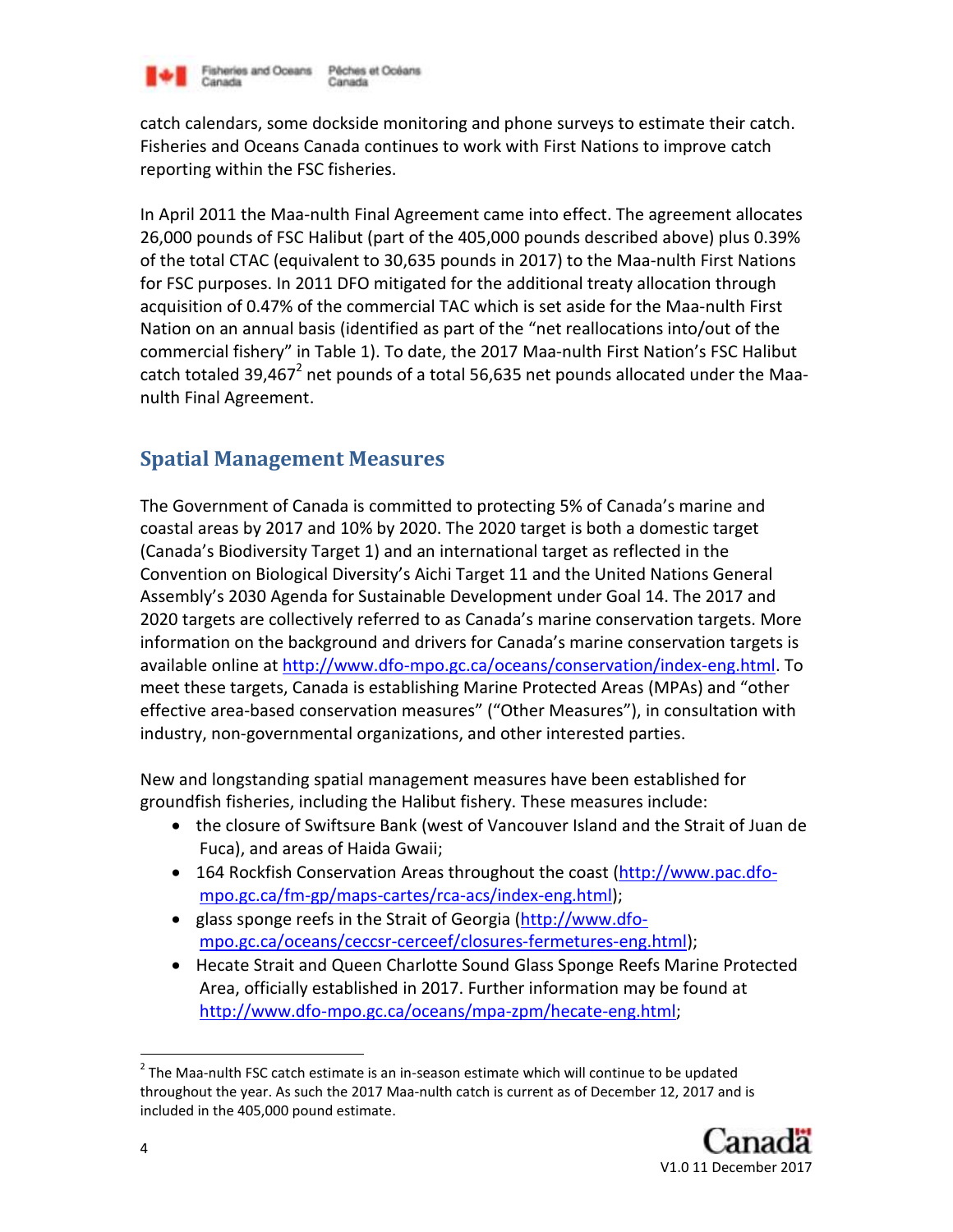

 Offshore Pacific Seamounts and Vents Fishery. These areas are closed to all commercial and recreational bottom contact fisheries using bottom trawl, hook and line, and trap gear for Groundfish, Halibut, Sablefish, and Shellfish. Further information may be found at: [http://www.dfo-mpo.gc.ca/oceans/aoi](http://www.dfo-mpo.gc.ca/oceans/aoi-si/offshore-hauturiere-eng.html)[si/offshore-hauturiere-eng.html](http://www.dfo-mpo.gc.ca/oceans/aoi-si/offshore-hauturiere-eng.html)

More information on these management measures and conservation objectives is available in the groundfish IFMP.

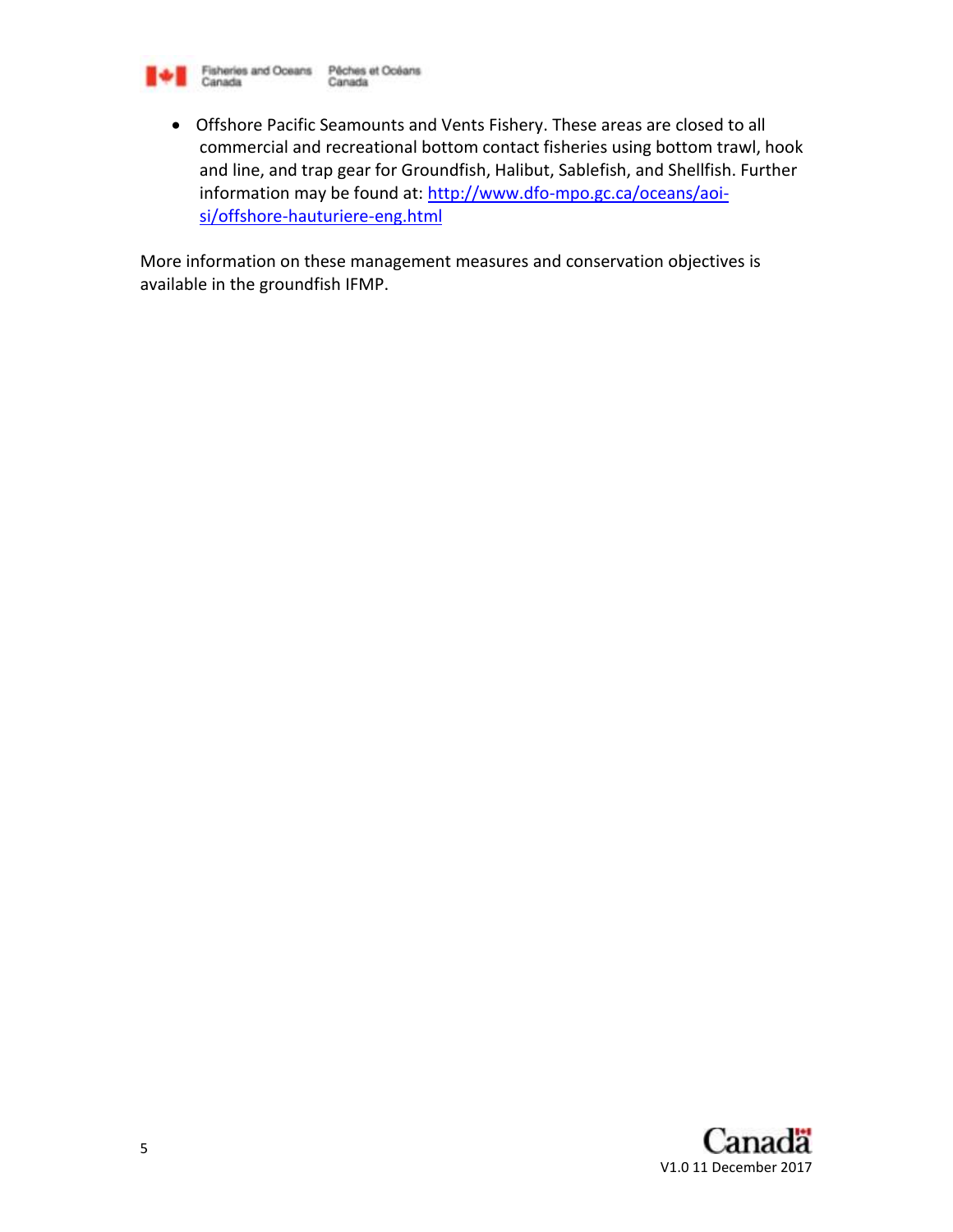

# **Tables**

**Table 1.** Halibut allocations in 2B as of December 11, 2017. All values in net pounds.

| Commercial / recreational TAC for allocation |         |                                    | 7,716,437 |  |
|----------------------------------------------|---------|------------------------------------|-----------|--|
| <b>Commercial allocation</b>                 |         | x 85%                              |           |  |
| O26 wastage                                  |         | $-227,000$                         |           |  |
| 2017 Underages <sup>A</sup>                  | 157,034 |                                    |           |  |
| 2017 Overages <sup>B</sup>                   | 135,107 |                                    |           |  |
| Net carryover                                |         | $+ 21,927$                         |           |  |
| Net reallocations into/out of the            |         | 22,804<br>$\overline{\phantom{0}}$ |           |  |
| commercial fishery <sup>C</sup>              |         |                                    |           |  |
| <b>Commercial TAC</b>                        |         |                                    | 6,271,971 |  |

| Recreational allocation               |              | x 15 %       |           |        |           |
|---------------------------------------|--------------|--------------|-----------|--------|-----------|
| O26 wastage                           |              | $-39,437$    |           |        |           |
| <b>Recreational TAC</b>               |              | 1,118,029    |           |        |           |
| XRQ allocation                        |              | $x \theta\%$ |           |        |           |
| XRQ acquired quota                    |              | $+7,455$     |           |        |           |
| 2016 XRQ Underages A                  | 3,867<br>$+$ |              |           |        |           |
| 2016 XRQ Overages B                   |              | 35           |           |        |           |
| Net carryover                         |              |              | $+ 3,832$ |        |           |
| XRQ TAC <sup>D</sup>                  |              |              |           | 11,287 |           |
| Recreational and XRQ TAC <sup>D</sup> |              |              |           |        | 1,129,316 |

| $\mid$ 2B commercial and recreational TAC $^{\textsf{D}}$ | 7,389,943 |
|-----------------------------------------------------------|-----------|
| 2B commercial and recreational catch $E$                  | 7,168,917 |

**A** Underage. Unfished quota equaling 10% or less of a commercial licence's individual transferable quota is carried over into the following year.

**B** Overage. All catch that exceeds the available quota on an individual commercial licence at the end of a given fishing season is deducted from the individual commercial licence the following season.

**C** Net reallocations include quota reallocated from the commercial halibut sector to Maa-nulth First Nations Treaty, the Pacific Integrated Commercial Fisheries Initiative (PICFI), and Allocation Transfer Program (ATP), as well as the Halibut Experimental Recreational Fishery pilot program. Of the current net reallocations, 38,988 net pounds have been set aside for treaty mitigation and as part PICFI, and are unavailable to either the commercial or recreational fisheries. This value is current as of December 11, 2017.

**D** There is no initial allocation provided to XRQ fishery, though quota may be transferred into the XRQ fishery from commercial Halibut fisheries. As a result the XRQ TAC changes proportionately with the commercial TAC as quota is transferred between fisheries.